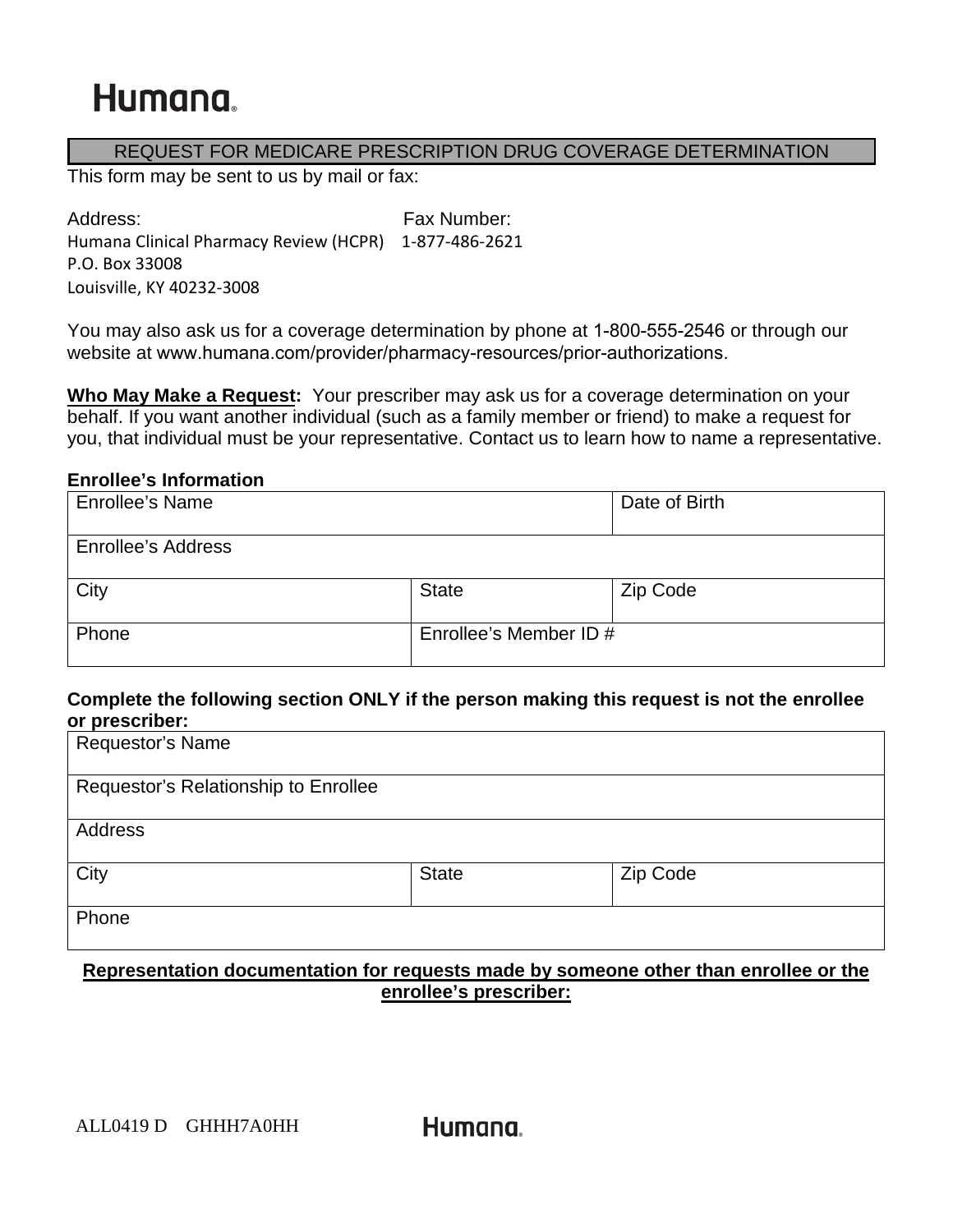**Attach documentation showing the authority to represent the enrollee (a completed Authorization of Representation Form CMS-1696 or a written equivalent). For more information on appointing a representative, contact your plan or 1-800-Medicare.**

**Name of prescription drug you are requesting** (if known, include strength and quantity requested per month):

### **Type of Coverage Determination Request**

☐I need a drug that is not on the plan's list of covered drugs (formulary exception).*\**

 $\Box$ I have been using a drug that was previously included on the plan's list of covered drugs, but is being removed or was removed from this list during the plan year (formulary exception).*\**

 $\Box$ I request prior authorization for the drug my prescriber has prescribed.\*

 $\Box$ I request an exception to the requirement that I try another drug before I get the drug my prescriber prescribed (formulary exception).\*

 $\Box$ I request an exception to the plan's limit on the number of pills (quantity limit) I can receive so that I can get the number of pills my prescriber prescribed (formulary exception).\*

 $\square$ My drug plan charges a higher copayment for the drug my prescriber prescribed than it charges for another drug that treats my condition, and I want to pay the lower copayment (tiering exception).*\**

 $\Box$ I have been using a drug that was previously included on a lower copayment tier, but is being moved to or was moved to a higher copayment tier (tiering exception).*\**

 $\square$ My drug plan charged me a higher copayment for a drug than it should have.

 $\Box$  want to be reimbursed for a covered prescription drug that I paid for out of pocket.

**\*NOTE: If you are asking for a formulary or tiering exception, your prescriber MUST provide a statement supporting your request. Requests that are subject to prior authorization (or any other utilization management requirement), may require supporting information. Your prescriber may use the attached "Supporting Information for an Exception Request or Prior Authorization" to support your request.**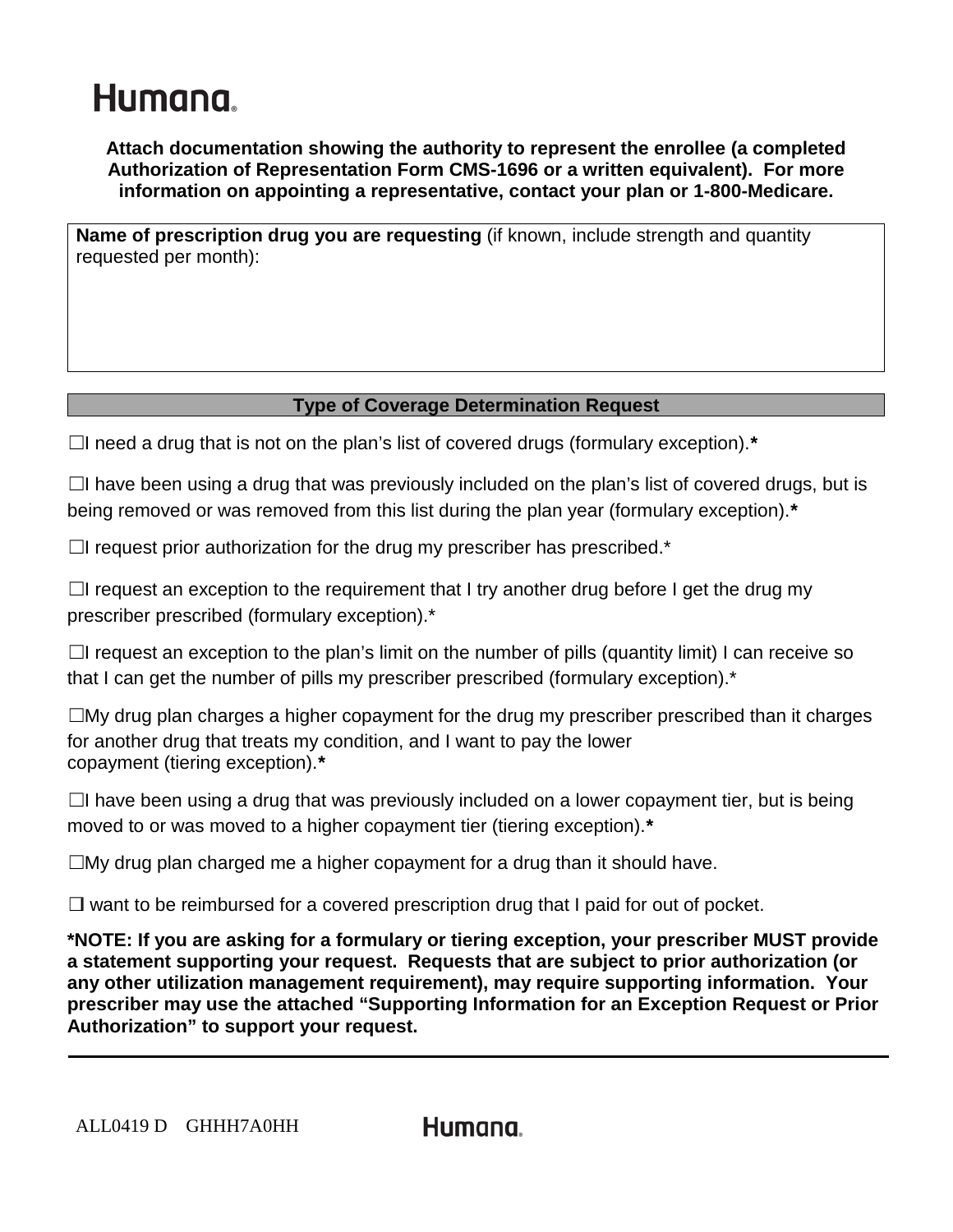Additional information we should consider *(attach any supporting documents)*:

### **Important Note: Expedited Decisions**

If you or your prescriber believe that waiting 72 hours for a standard decision could seriously harm your life, health, or ability to regain maximum function, you can ask for an expedited (fast) decision. If your prescriber indicates that waiting 72 hours could seriously harm your health, we will automatically give you a decision within 24 hours. If you do not obtain your prescriber's support for an expedited request, we will decide if your case requires a fast decision. You cannot request an expedited coverage determination if you are asking us to pay you back for a drug you already received.

### **CHECK THIS BOX IF YOU BELIEVE YOU NEED A DECISION WITHIN 24 HOURS (if you have a supporting statement from your prescriber, attach it to this request).**

| <b>Signature:</b> | Date: |  |
|-------------------|-------|--|
|                   |       |  |

### **Supporting Information for an Exception Request or Prior Authorization**

FORMULARY and TIERING EXCEPTION requests cannot be processed without a prescriber's supporting statement. PRIOR AUTHORIZATION requests may require supporting information.

☐**REQUEST FOR EXPEDITED REVIEW: By checking this box and signing below, I certify** 

**that applying the 72 hour standard review timeframe may seriously jeopardize the life or health of the enrollee or the enrollee's ability to regain maximum function.**

| <b>Prescriber's Information</b> |              |     |          |
|---------------------------------|--------------|-----|----------|
| Name                            |              |     |          |
| Address                         |              |     |          |
| City                            | <b>State</b> |     | Zip Code |
| <b>Office Phone</b>             |              | Fax |          |
| <b>Prescriber's Signature</b>   |              |     | Date     |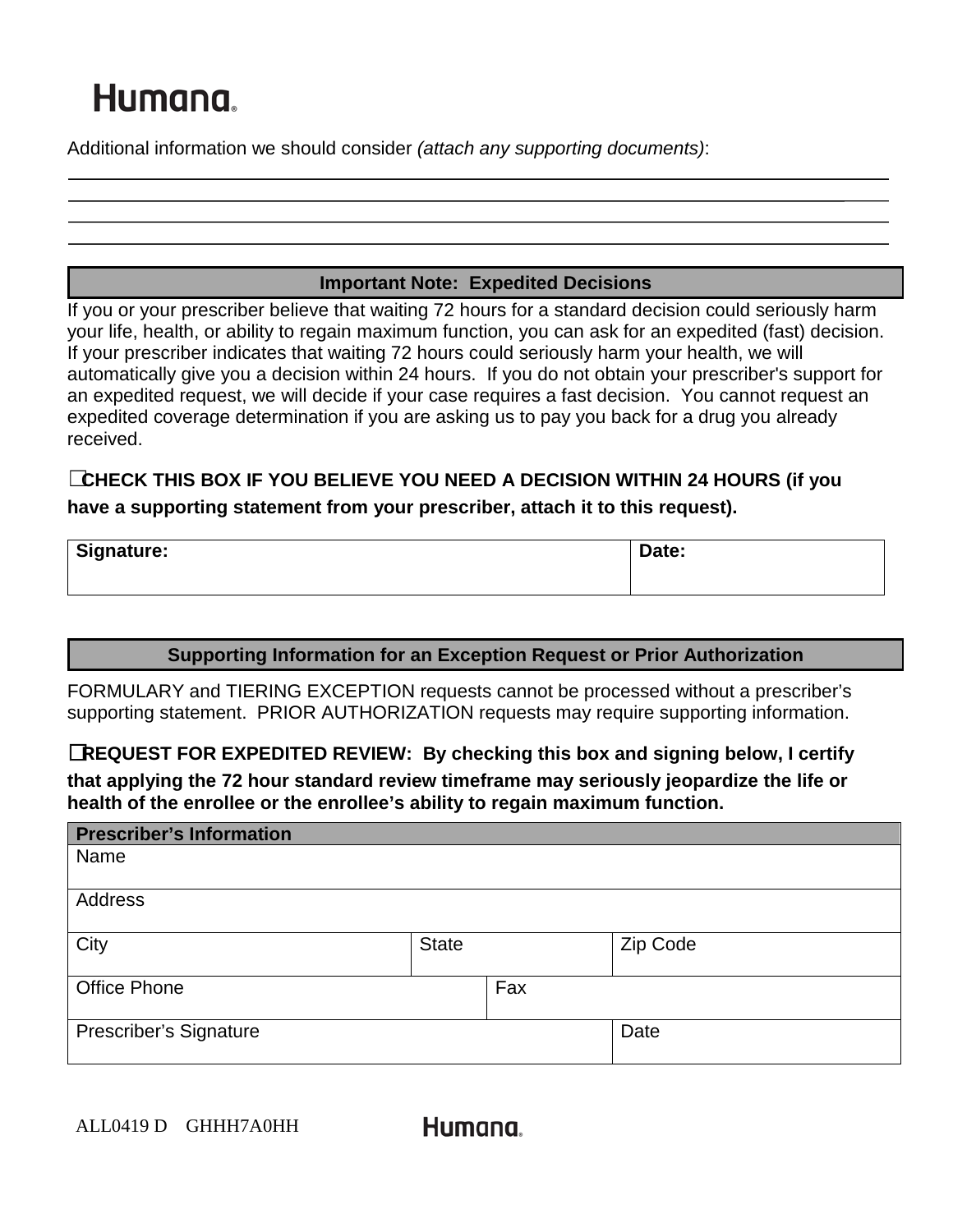| <b>Diagnosis and Medical Information</b>                                                                                                                                                                                                                                                                                                      |                                                        |                                                     |  |                               |  |
|-----------------------------------------------------------------------------------------------------------------------------------------------------------------------------------------------------------------------------------------------------------------------------------------------------------------------------------------------|--------------------------------------------------------|-----------------------------------------------------|--|-------------------------------|--|
| Medication:                                                                                                                                                                                                                                                                                                                                   | Strength and Route of Administration:                  |                                                     |  | Frequency:                    |  |
| Date Started:                                                                                                                                                                                                                                                                                                                                 |                                                        | Expected Length of Therapy:<br>Quantity per 30 days |  |                               |  |
| □ NEW START                                                                                                                                                                                                                                                                                                                                   |                                                        |                                                     |  |                               |  |
| Height/Weight:                                                                                                                                                                                                                                                                                                                                | Drug Allergies:                                        |                                                     |  |                               |  |
| ICD-10 Code(s)<br>DIAGNOSIS - Please list all diagnoses being treated with the requested<br>drug and corresponding ICD-10 codes.<br>(If the condition being treated with the requested drug is a symptom e.g. anorexia, weight loss, shortness of<br>breath, chest pain, nausea, etc., provide the diagnosis causing the symptom(s) if known) |                                                        |                                                     |  |                               |  |
| <b>Other RELAVENT DIAGNOSES:</b>                                                                                                                                                                                                                                                                                                              |                                                        |                                                     |  | ICD-10 Code(s)                |  |
| <b>DRUG HISTORY:</b> (for treatment of the condition(s) requiring the requested drug)                                                                                                                                                                                                                                                         |                                                        |                                                     |  |                               |  |
| <b>DRUGS TRIED</b><br>(if quantity limit is an issue, list unit<br>dose/total daily dose tried)                                                                                                                                                                                                                                               | DATES of Drug Trials   RESULTS of previous drug trials | <b>FAILURE vs INTOLERANCE (explain)</b>             |  |                               |  |
|                                                                                                                                                                                                                                                                                                                                               |                                                        |                                                     |  |                               |  |
|                                                                                                                                                                                                                                                                                                                                               |                                                        |                                                     |  |                               |  |
|                                                                                                                                                                                                                                                                                                                                               |                                                        |                                                     |  |                               |  |
|                                                                                                                                                                                                                                                                                                                                               |                                                        |                                                     |  |                               |  |
| What is the enrollee's current drug regimen for the condition(s) requiring the requested drug?                                                                                                                                                                                                                                                |                                                        |                                                     |  |                               |  |
|                                                                                                                                                                                                                                                                                                                                               |                                                        |                                                     |  |                               |  |
| <b>DRUG SAFETY</b>                                                                                                                                                                                                                                                                                                                            |                                                        |                                                     |  |                               |  |
| Any FDA NOTED CONTRAINDICATIONS to the requested drug?<br>Any concern for a DRUG INTERACTION with the addition of the requested drug to the enrollee's current                                                                                                                                                                                |                                                        |                                                     |  | $\square$ YES<br>$\square$ NO |  |
| drug regimen?                                                                                                                                                                                                                                                                                                                                 |                                                        |                                                     |  | $\square$ YES<br>$\square$ NO |  |
| If the answer to either of the questions noted above is yes, please 1) explain issue, 2) discuss the benefits                                                                                                                                                                                                                                 |                                                        |                                                     |  |                               |  |
| vs potential risks despite the noted concern, and 3) monitoring plan to ensure safety                                                                                                                                                                                                                                                         |                                                        |                                                     |  |                               |  |
| <b>HIGH RISK MANAGEMENT OF DRUGS IN THE ELDERLY</b>                                                                                                                                                                                                                                                                                           |                                                        |                                                     |  |                               |  |
| If the enrollee is over the age of 65, do you feel that the benefits of treatment with the requested drug                                                                                                                                                                                                                                     |                                                        |                                                     |  |                               |  |
| outweigh the potential risks in this elderly patient?                                                                                                                                                                                                                                                                                         |                                                        |                                                     |  | $\square$ YES<br>$\square$ NO |  |
|                                                                                                                                                                                                                                                                                                                                               |                                                        |                                                     |  |                               |  |